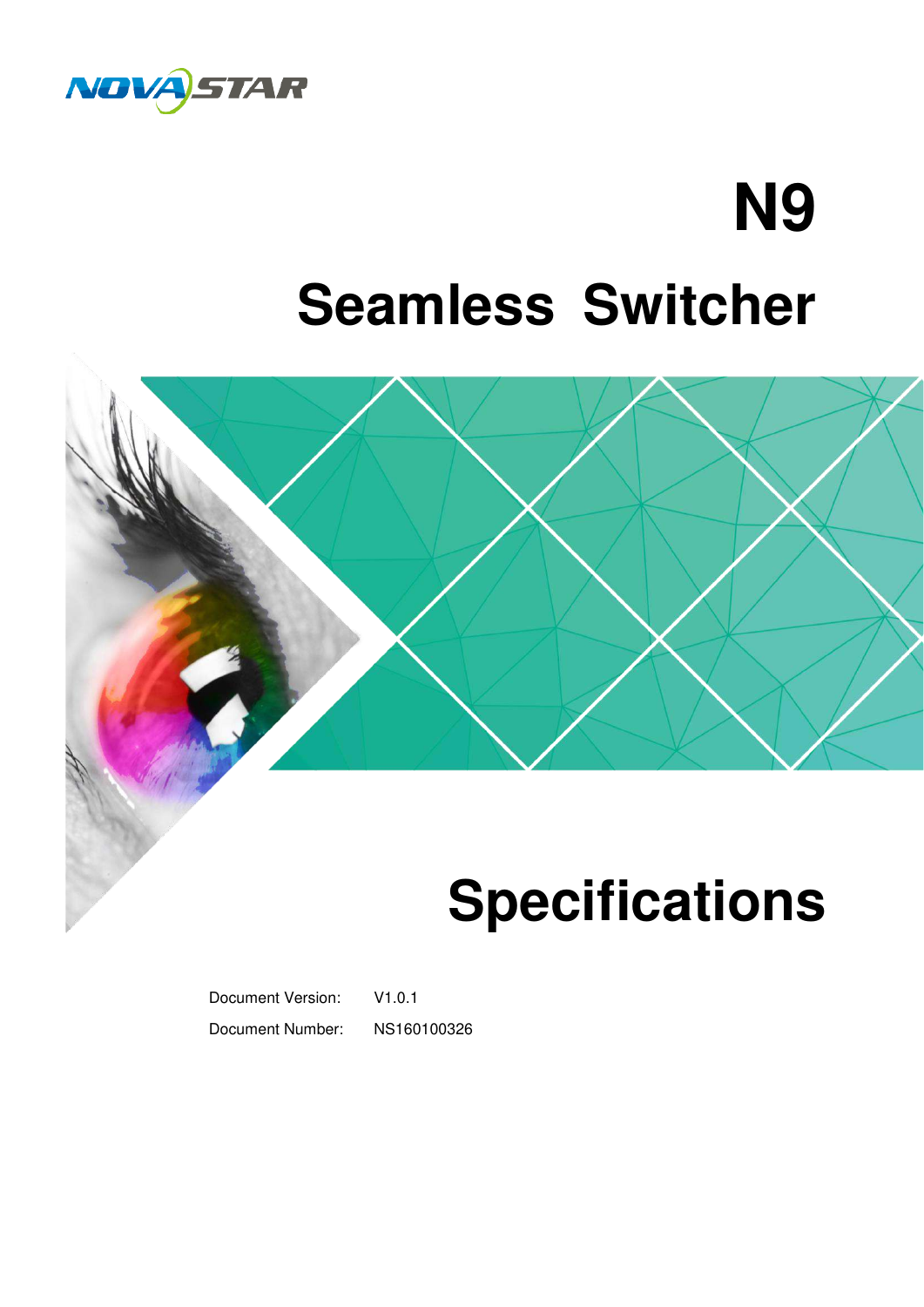### **Copyright © 2019 Xi'an NovaStar Tech Co., Ltd. All Rights Reserved.**

No part of this document may be copied, reproduced, extracted or transmitted in any form or by any means without the prior written consent of Xi'an NovaStar Tech Co., Ltd.

### **Trademark**

**NOVA**STAR is a trademark of Xi'an NovaStar Tech Co., Ltd.

#### **Statement**

You are welcome to use the product of Xi'an NovaStar Tech Co., Ltd. (hereinafter referred to as NovaStar). This document is intended to help you understand and use the product. For accuracy and reliability, NovaStar may make improvements and/or changes to this document at any time and without notice. If you experience any problems in use or have any suggestions, please contact us via contact information given in document. We will do our best to solve any issues, as well as evaluate and implement any suggestions.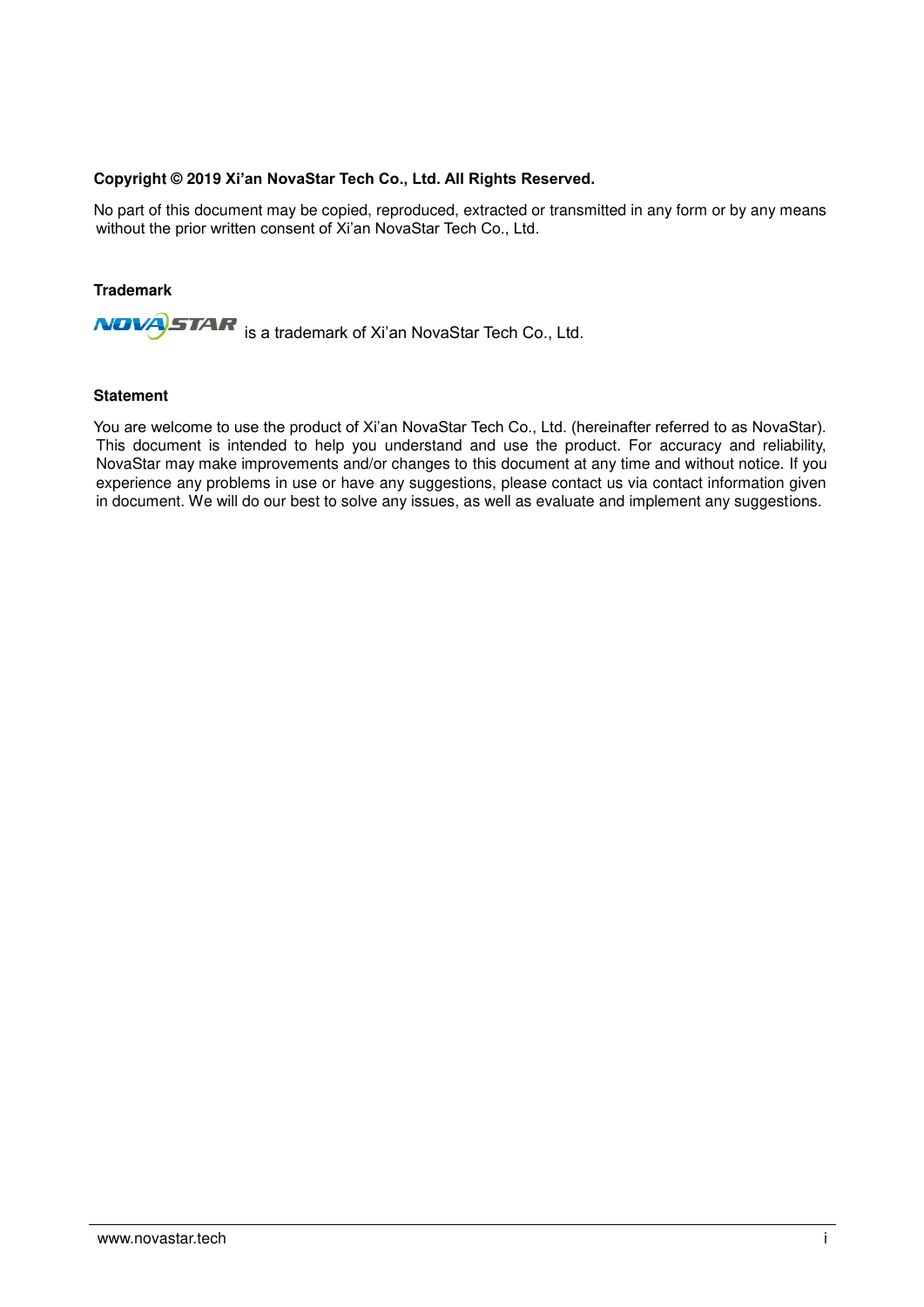### **Change History**

| Version | Release Date | Description                         |
|---------|--------------|-------------------------------------|
| V1.0.1  | 2019-06-17   | Updated the input card description. |
| V1.0.0  | 2019-03-07   | First release                       |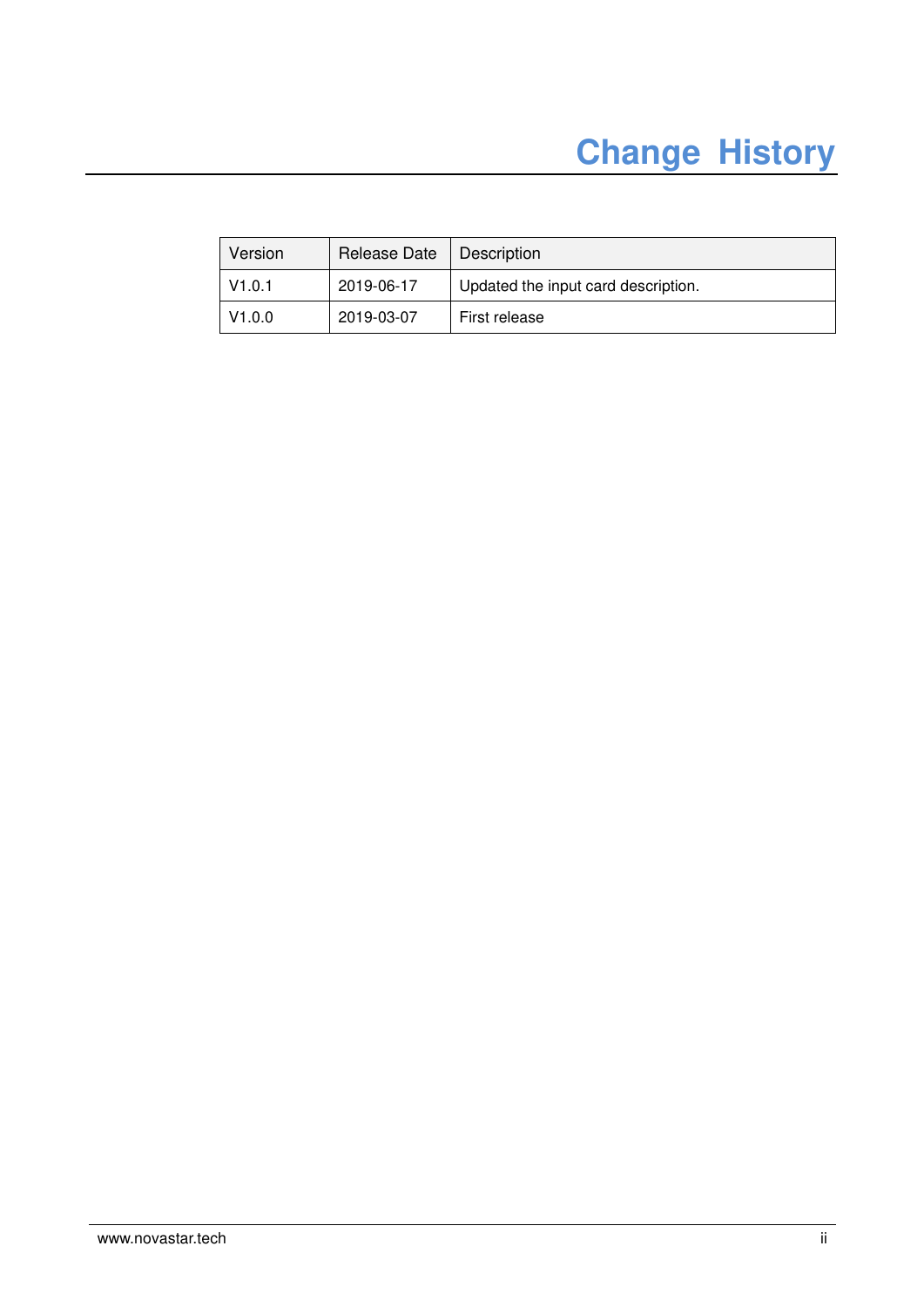

The N9 is a high-performance seamless switcher that integrates video processing, screen mosaic, transition effects and multi-screen display capabilities. With powerful video signal receiving and processing abilities, the N9 supports up to 4K×2K@60Hz video input. Using high-performance video processing technologies, it is capable of processing and outputting ultra-high quality images. The N9 supports 9 video inputs, 7 layers and up to 4 group of DVI connectors for mosaic output. A single N9 unit can load an up to 8KK screen, and multiple N9 units can be cascaded for output.

The N9 can work with NovaStar's C1 event controller and brand-new V-Can smart control software, to realize richer screen mosaic effects and easier operation.

Thanks to the powerful capabilities of receiving and processing a variety of video signals, the N9 can be widely used in various scenarios, such as intermediate and high-end rental, stage control, media centers, big conference sites, exhibition sites and concert control centers.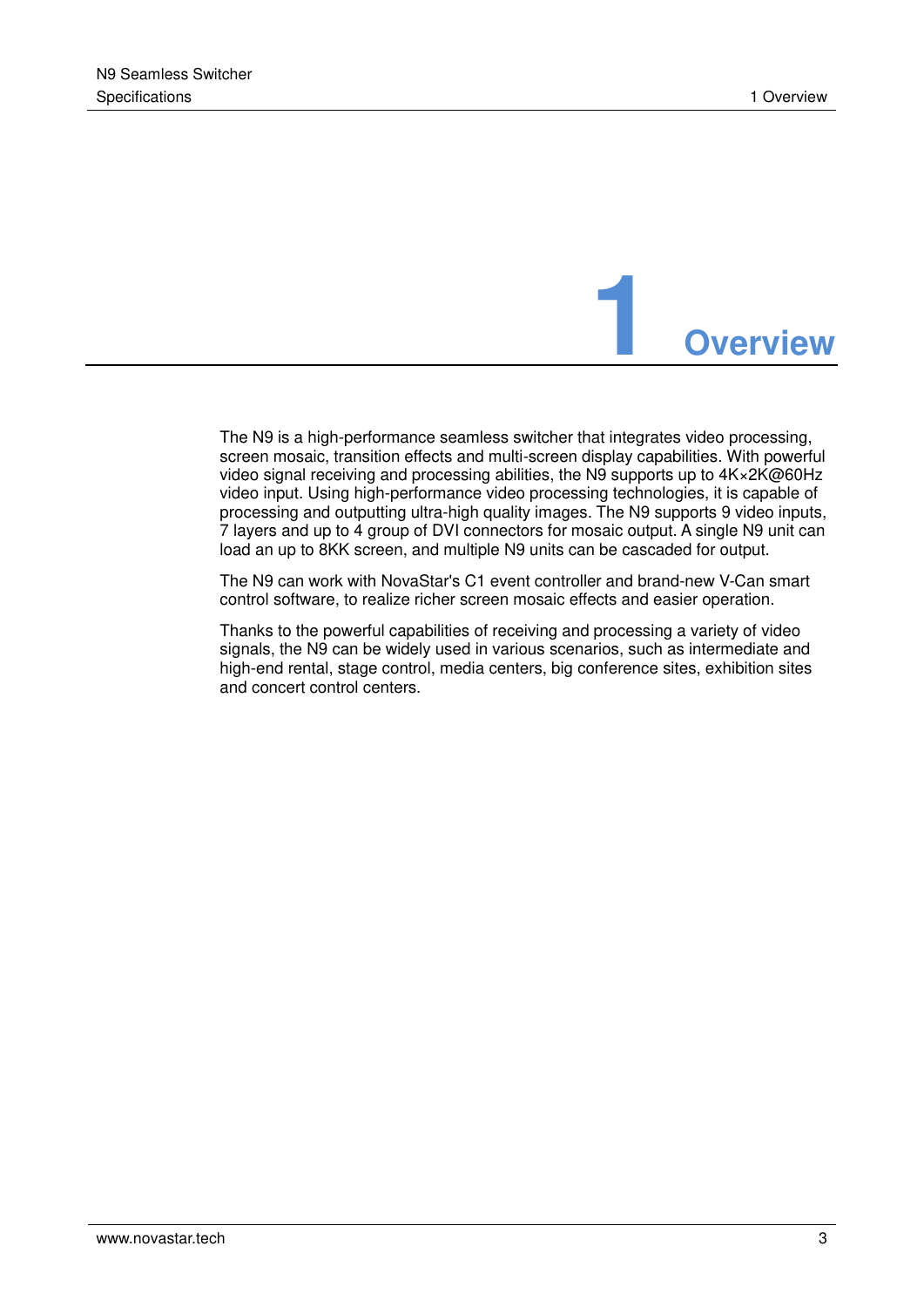

- Compatible with industry-standard video input connectors in the market
	- − DP 1.2 connector: 3840×2160@60Hz
	- − DP 1.1 connector: 3840×2160@30Hz
	- − HDMI 1.3 connector: 1920×1080@60Hz
	- − DVI connector: 1920×1080@60Hz
	- − 3G-SDI connector: 1920×1080@60Hz
- 4 groups (2 connectors in each group) of DVI connectors for mosaic output Each group includes a main connector and a backup connector. A maximum of 4 connectors can be used for mosaic output. The mosaic layout can be 4×1, 1×4 or 2×2. The maximum loading capacity can reach 8,800,000 pixels and the maximum mosaic width can be up to 8192 pixels.

Supports 4 single-link connectors or 2 dual-link connectors for mosaic output.

- Multiple layer display
	- Up to 7 layers supported at the same time. Max. resolution of each layer can be up to 4K×2K. Cross connector output is supported.
	- Layer cloning, layer mirroring and Z-order layer sorting are supported.
- Customized BKG settings

You can load an image file from the control computer or C1 event controller, or you can also capture an input source image displayed on the screen as the BKG image.

- Input source cropping supported
- Easy mosaic and custom mosaic
- EDID management supported

Supports input resolution management for DVI, HDMI and DP connectors.

- Display control and transition effects
	- Allows you to black out or freeze the screen by simply clicking one button.
	- Supports setting of transition effect and effect duration.
- HDMI connector for output monitoring
	- − Supports monitoring of all input sources, PVW and PGM.
	- Supports displaying of input resolution and frame rate.
- 2 × Aux output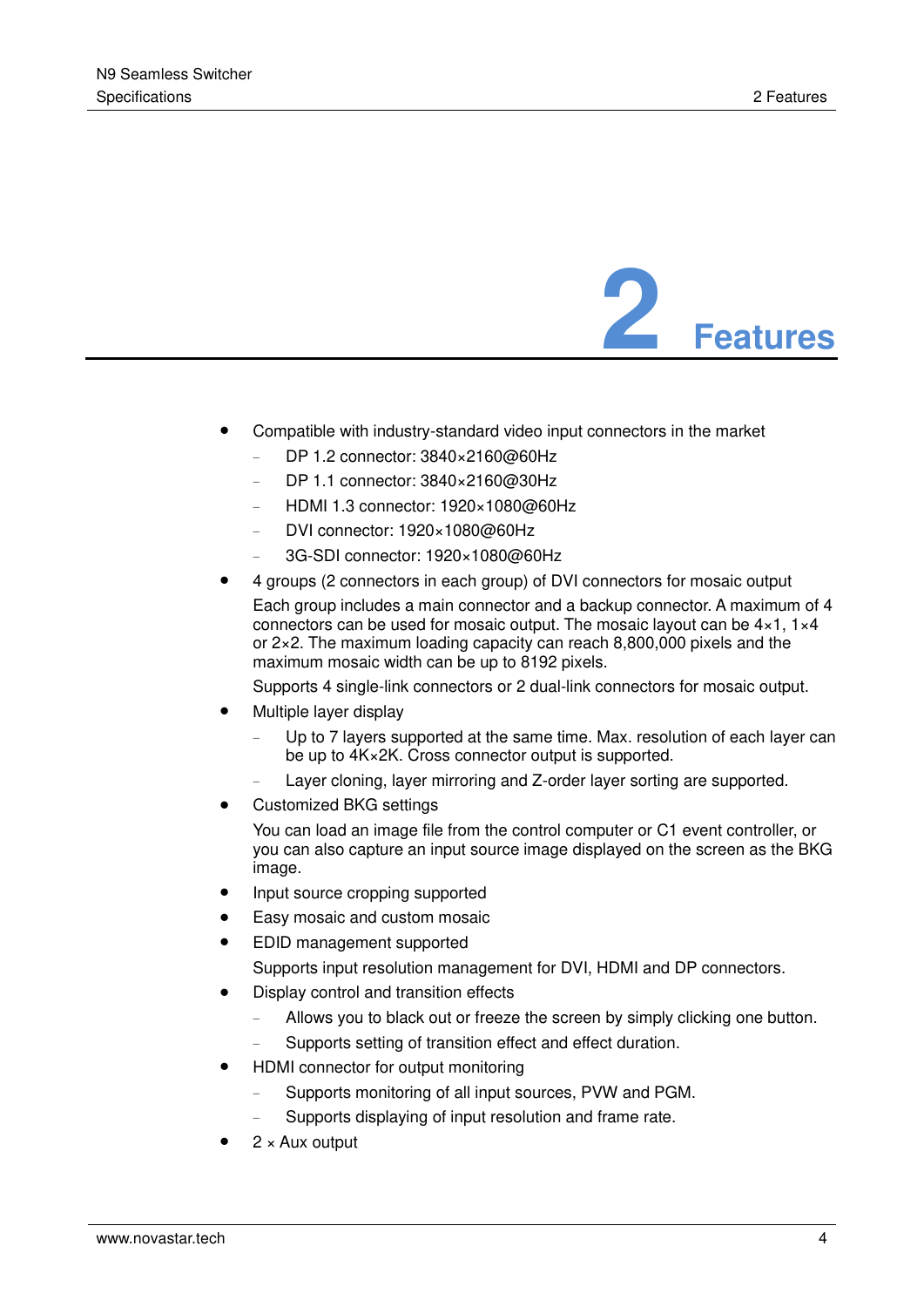### $\bullet$  32 × preset

A total of 32 user presets can be created and saved as templates which can be used directly and conveniently.

- Multiple operation modes You can operate the N9 via its front panel, the V-Can smart control software or C1 event controller.
	- Genlock synchronization or synchronization with any input source, achieving output vertical synchronization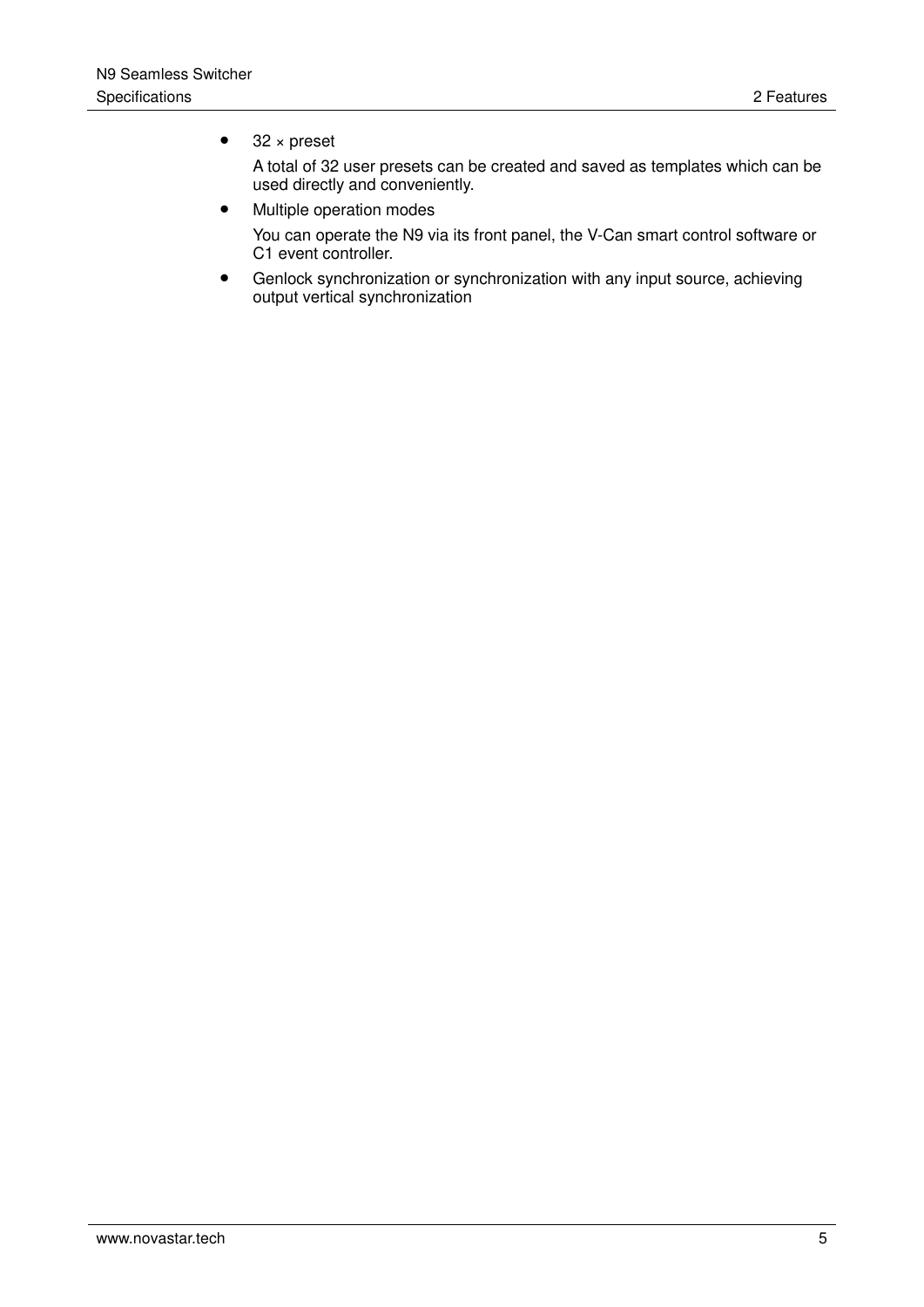## **3 Appearance**

### Front Panel



| No. | <b>Button</b>           | Function                                                                                                                                                                                                  |
|-----|-------------------------|-----------------------------------------------------------------------------------------------------------------------------------------------------------------------------------------------------------|
| 1   | Input source<br>buttons | Indicate input source status.                                                                                                                                                                             |
|     |                         | • On: The input source is accessed but not in use.                                                                                                                                                        |
|     |                         | • Dim: The input source is accessed and in normal use.                                                                                                                                                    |
|     |                         | • Off: The input source is not accessed or abnormal.                                                                                                                                                      |
| 2   | LCD screen              | Display the current device status and settings menu.                                                                                                                                                      |
|     | Knob                    | • On the home screen, press the knob to enter the operation<br>menu screen.                                                                                                                               |
|     |                         | • On the operation menu screen, rotate the knob to select a<br>menu item, and press the knob to confirm the selection or<br>enter the submenu.                                                            |
|     |                         | • When a menu item with parameters is selected, you can<br>rotate the knob to adjust the parameters. Please note that<br>after adjustment, you need to press the knob again to<br>confirm the adjustment. |
|     | <b>BACK</b><br>button   | Press the button to exit the current menu or cancel the                                                                                                                                                   |
|     |                         | operation.                                                                                                                                                                                                |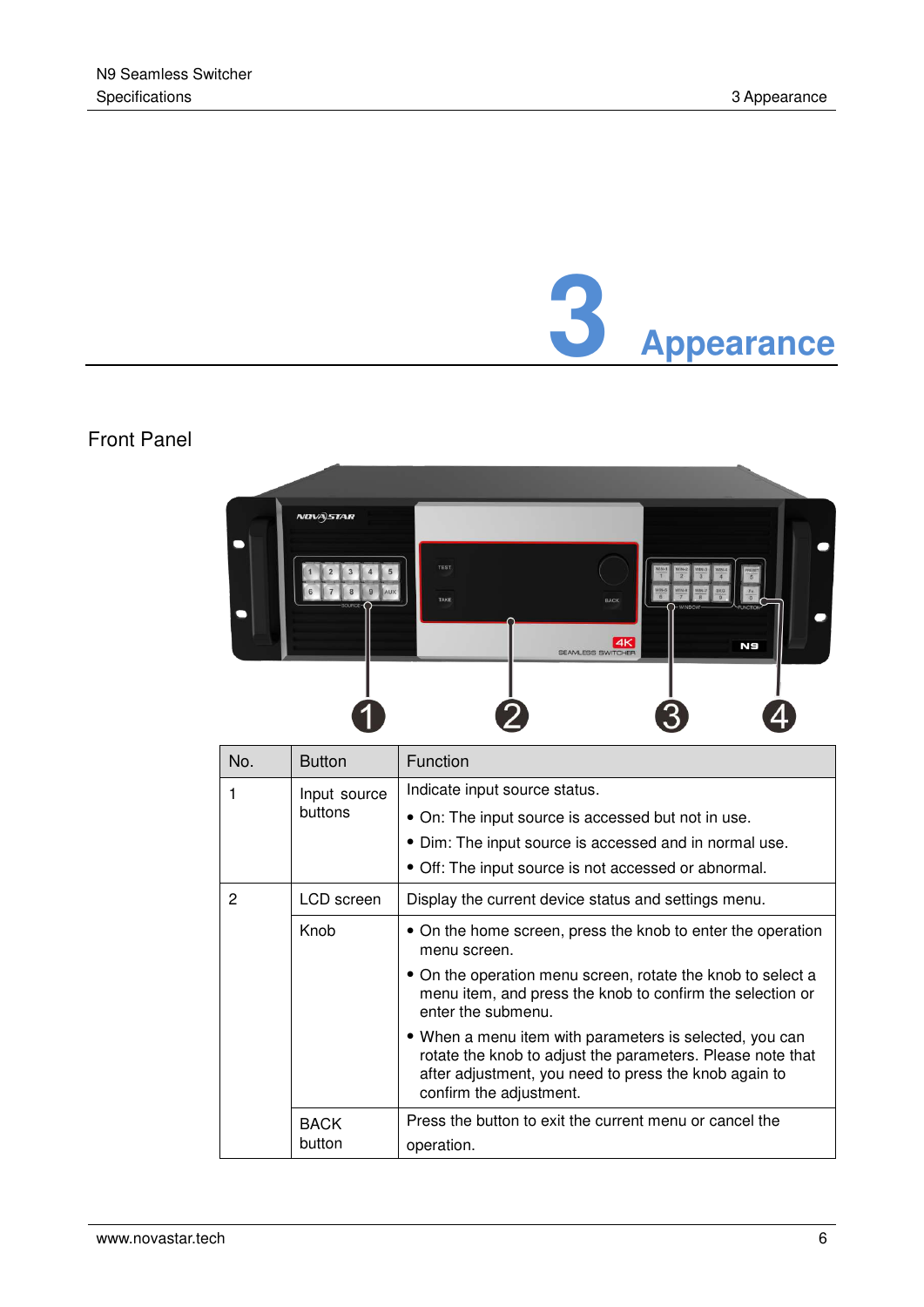| No. | <b>Button</b>      | <b>Function</b>                                                                           |  |
|-----|--------------------|-------------------------------------------------------------------------------------------|--|
|     | <b>TAKE button</b> | Send PVW to PGM.                                                                          |  |
|     | <b>TEST</b> button | Enter the test patterns menu.                                                             |  |
| 3   | Layer<br>buttons   | Press a layer button to open the corresponding layer and<br>enter the layer settings menu |  |
|     |                    | • On: Layer is open.                                                                      |  |
|     |                    | • Flashing: Settings menu of the corresponding layer is<br>opened and being edited.       |  |
|     |                    | • Off: Layer is closed.                                                                   |  |
|     |                    | • On the home screen, hold down a layer button to close the<br>layer.                     |  |
|     |                    | • BKG: Open or close the BKG.                                                             |  |
| 4   | Preset             | Press it to enter the preset menu. A total of 32 presets can                              |  |
|     | button             | be loaded, saved and cleared, etc.                                                        |  |
|     | Fn button          | A custom function button                                                                  |  |

### Rear Panel



| Input          |                                                                                                                              |
|----------------|------------------------------------------------------------------------------------------------------------------------------|
| <b>INPUT-1</b> | DP 1.1 connector<br>Supports 3840×2160@30Hz video source input (downward<br>compatible) and custom resolutions.              |
| INPUT-2        | HDMI 1.3 connectors                                                                                                          |
| INPUT-3        | Support 1920×1080@60Hz video source input, any input<br>resolution that conforms to VESA standard and custom<br>resolutions. |
| <b>INPUT-4</b> | DVI connectors                                                                                                               |
| INPUT-5        | Supports 1920×1080@60Hz video source input (downward                                                                         |
| <b>INPUT-6</b> | compatible), any input resolution that conforms to VESA<br>standard and custom resolutions.                                  |
| <b>INPUT-7</b> |                                                                                                                              |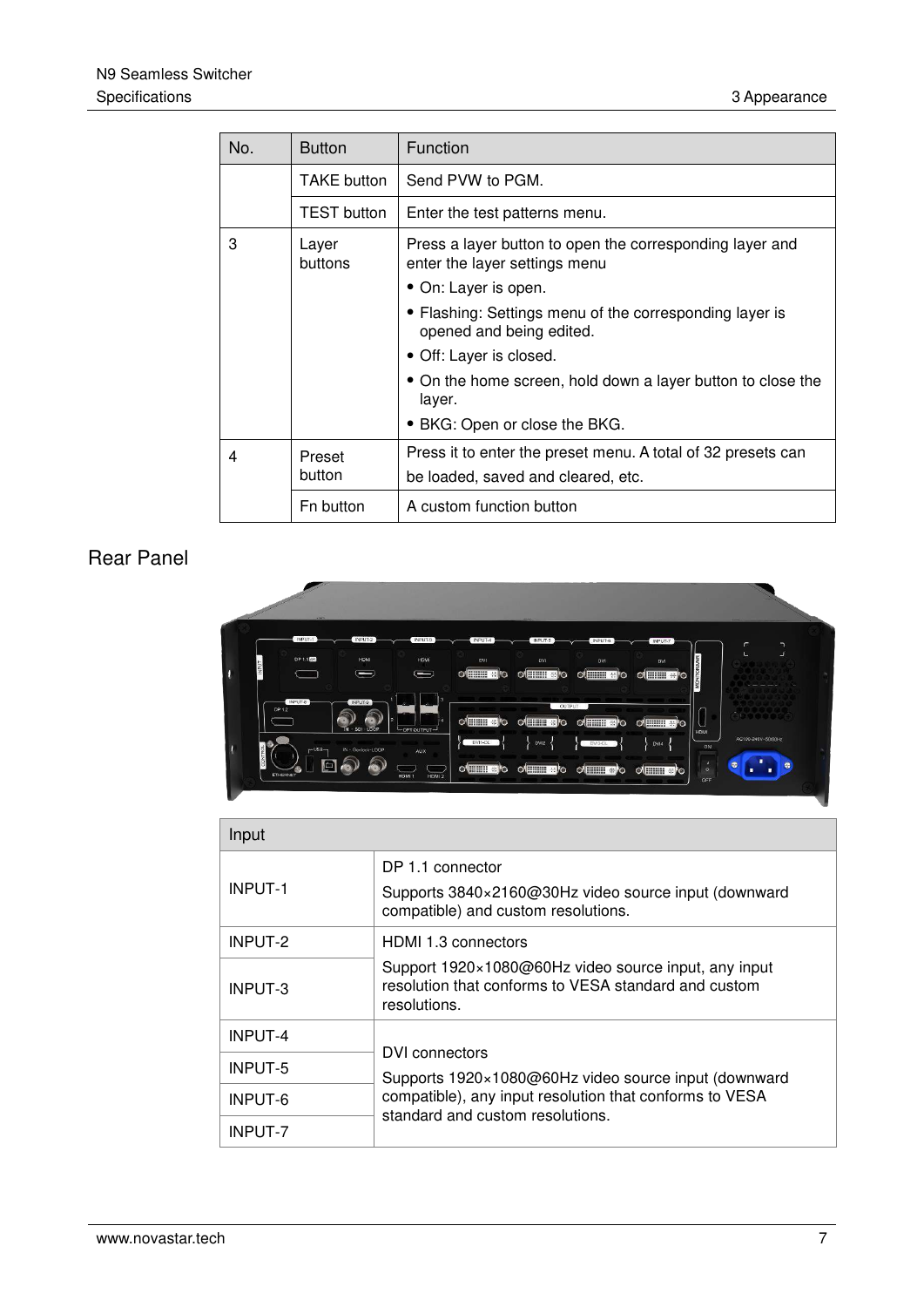| INPUT-8                                     | DP 1.2 connector                                                                            |  |  |
|---------------------------------------------|---------------------------------------------------------------------------------------------|--|--|
|                                             | Supports 3840×2160@30Hz video source input (downward<br>compatible) and custom resolutions. |  |  |
| INPUT-9                                     | 3G-SDI connector                                                                            |  |  |
|                                             | Supports 1920×1080@60Hz video source input (downward<br>compatible).                        |  |  |
|                                             | Supports de-interlacing processing.                                                         |  |  |
|                                             | SDI LOOP for SDI signal loop output                                                         |  |  |
| Output                                      |                                                                                             |  |  |
| <b>HDMI</b>                                 | HDMI output connector, capable of monitoring 9 input sources,<br>PVW and PGM                |  |  |
|                                             | DVI 1 output                                                                                |  |  |
| DVI1-DL/PGM1                                | If the output mode is set to dual link, this connector is<br>DuallinkOut1.                  |  |  |
|                                             | DVI 2 output                                                                                |  |  |
| DVI2/PGM2                                   | If the output mode is set to dual link, this connector is invalid.                          |  |  |
|                                             | DVI 3 output                                                                                |  |  |
| DVI3-DL/PVW1                                | If the output mode is set to dual link, this connector is<br>DuallinkOut2.                  |  |  |
| DVI4/PVW2                                   | DVI 4 output                                                                                |  |  |
|                                             | If the output mode is set to dual link, this connector is invalid.                          |  |  |
| HDMI1/HDMI2                                 | 2 Aux output connectors                                                                     |  |  |
| Control                                     |                                                                                             |  |  |
| ETHERNET (RJ45)                             | A control connector                                                                         |  |  |
| USB (Type-B)                                | For the connection with control computer                                                    |  |  |
| USB (Type-A)                                | For cascading N9 units                                                                      |  |  |
| IN-Genlock-LOOP                             | For synchronizing cascaded devices                                                          |  |  |
| OPT OUTPUT                                  | 4 optical fiber connectors for controlling the VE7 video input<br>expander                  |  |  |
| Power                                       |                                                                                             |  |  |
| AC100V-240V~, 50/60Hz<br>AC power connector |                                                                                             |  |  |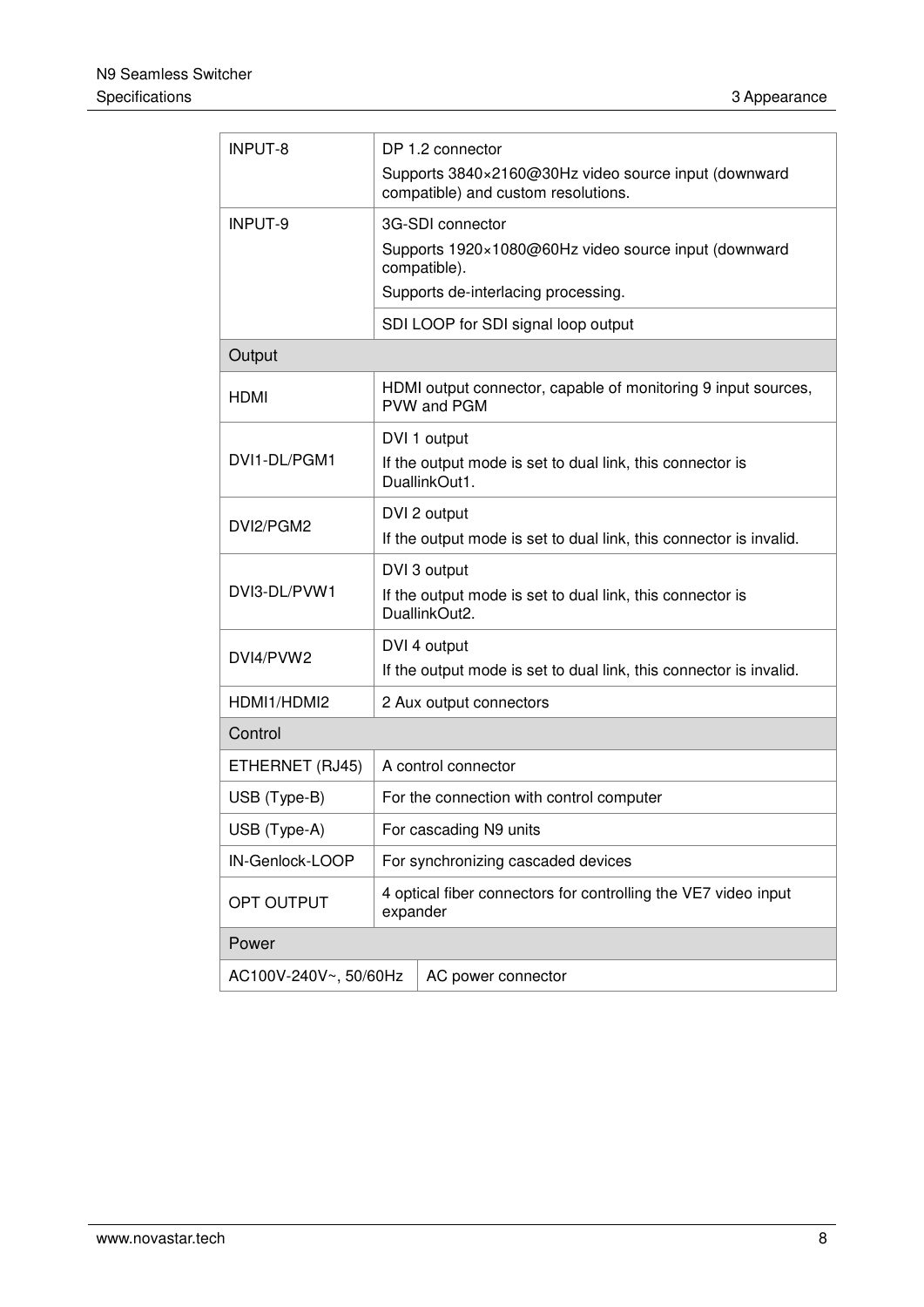



Unit: mm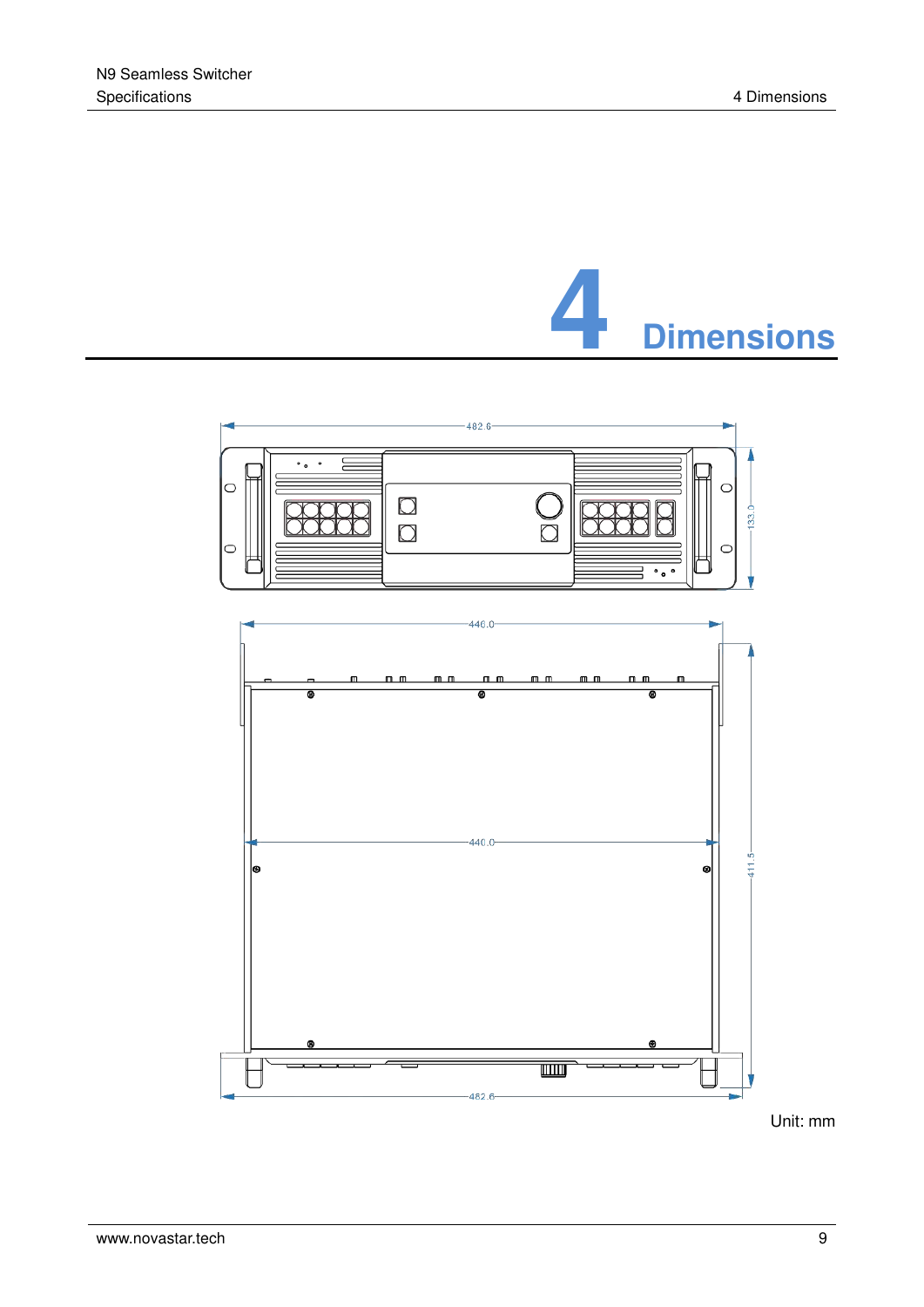

### N9 works independently

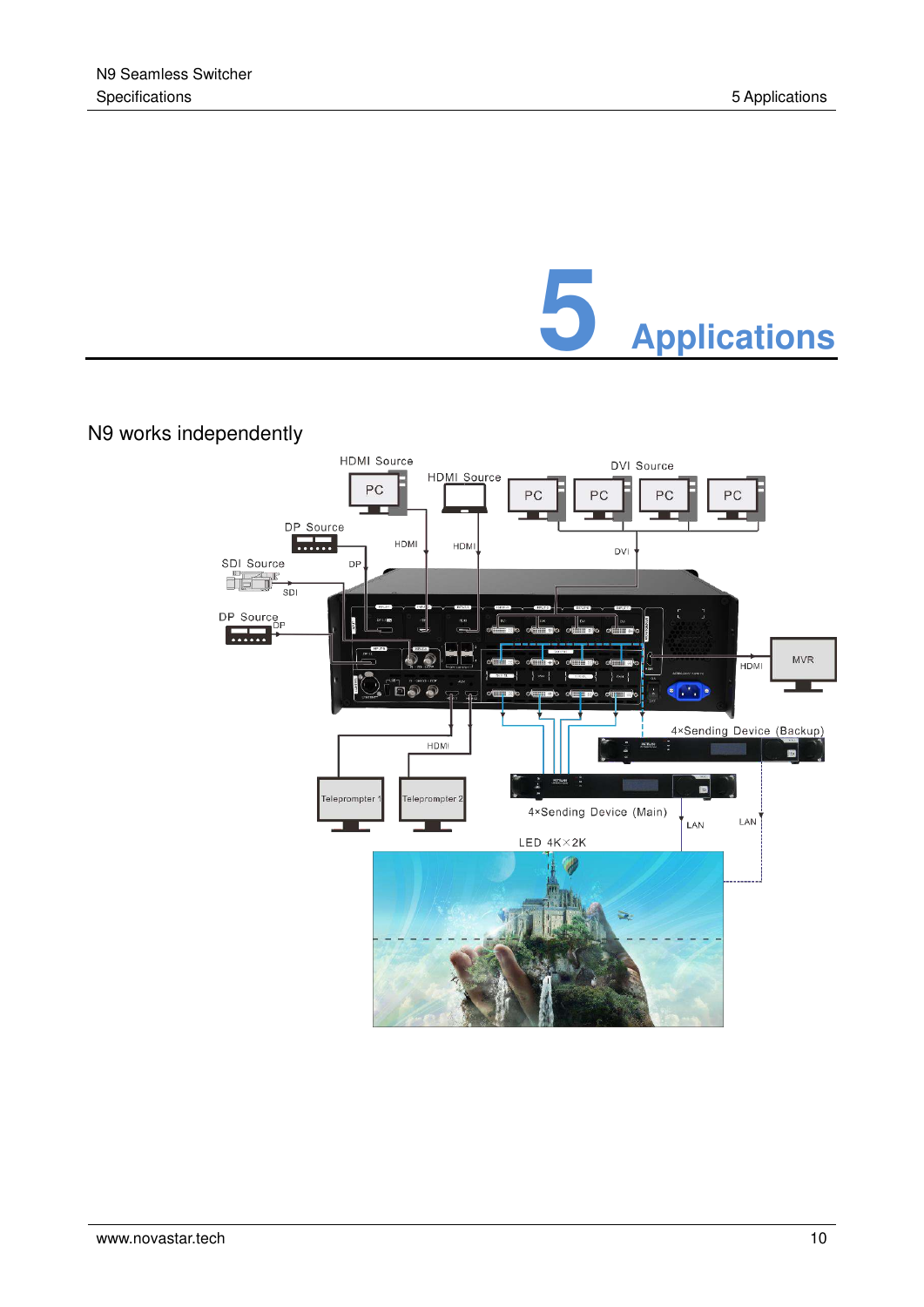### N9 works with V-Can/C1/VE7

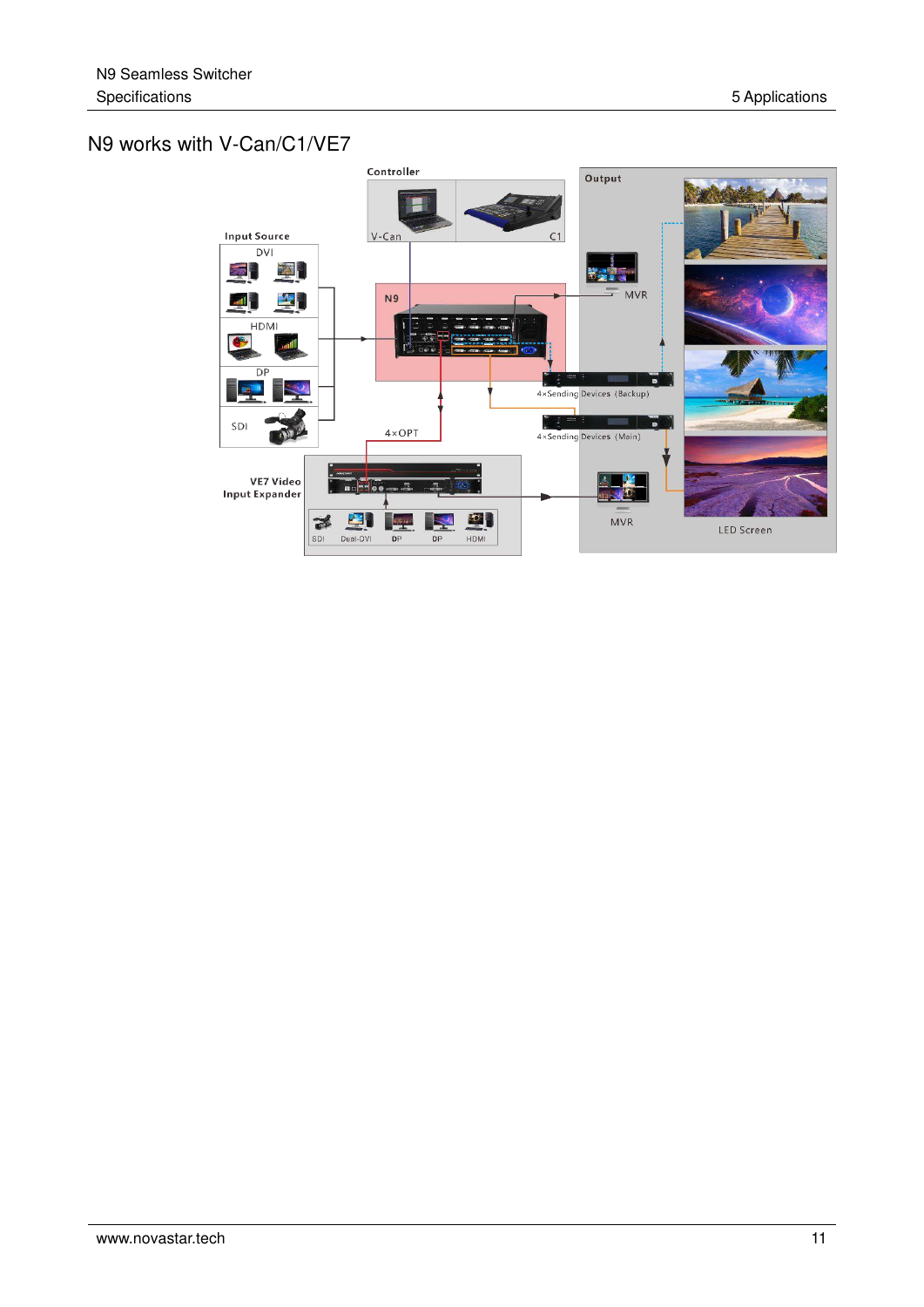# **6 Specifications**

| <b>Connector Specifications</b> |                          |                          |
|---------------------------------|--------------------------|--------------------------|
| Connector                       | Resolution               |                          |
| DP 1.1                          | 800×600@50/60/75/120Hz   | 1920×1080@50/60/75/120Hz |
|                                 | 1024×768@50/60/75/120Hz  | 1920×1200@/50/60/75Hz    |
|                                 | 1280×720@50/60/75/120Hz  | 2048×640@50/60/75/120Hz  |
|                                 | 1280×768@50/60/75/120Hz  | 2048×1152@/50/60/75Hz    |
|                                 | 1280×800@50/60/75/120Hz  | 2048×1536@/50/60/75Hz    |
|                                 | 1280×1024@50/60/75/120Hz | 2304×1152@/50/60/75Hz    |
|                                 | 1366×768@50/60/75/120Hz  | 2560×816@50/60/75/120Hz  |
|                                 | 1440×900@50/60/75/120Hz  | 2560×960@/50/60/75Hz     |
|                                 | 1600×1200@50/60/75/120Hz | 2560×1600@/50/60Hz       |
|                                 | 1680×1050@50/60/75/120Hz | 3840×1080@/50/60Hz       |
| <b>DP 1.2</b>                   | 800×600@50/60/75/120Hz   | 1920×1200@50/60/75/120Hz |
|                                 | 1024×768@50/60/75/120Hz  | 1920×2160@50/60/75/120Hz |
|                                 | 1280×720@50/60/75/120Hz  | 2048×640@50/60/75/120Hz  |
|                                 | 1280×768@50/60/75/120Hz  | 2048×1152@50/60/75/120Hz |
|                                 | 1280×800@50/60/75/120Hz  | 2048×1536@50/60/75/120Hz |
|                                 | 1280×1024@50/60/75/120Hz | 2304×1152@50/60/75/120Hz |
|                                 | 1364×768@50/60/75/120Hz  | 2560×816@50/60/75/120Hz  |
|                                 | 1440×900@50/60/75/120Hz  | 2560×960@50/60/75/120Hz  |
|                                 | 1600×1200@50/60/75/120Hz | 2560×1600@50/60/75/120Hz |
|                                 | 1680×1050@50/60/75/120Hz | 3840×1080@50/60/75/120Hz |
|                                 | 1920×1080@50/60/75/120Hz | 3840×2160p@/50/60Hz      |
| <b>HDMI 1.3</b>                 | 800×600@50/60/75/120Hz   | 1920×1080@50/60/75/120Hz |
|                                 | 1024×768@50/60/75/120Hz  | 1920×1200@/50/60/75Hz    |
|                                 | 1280×720@50/60/75/120Hz  | 2048×640@50/60/75/120Hz  |
|                                 | 1280×768@50/60/75/120Hz  | 2048×1152@/50/60/75Hz    |
|                                 | 1280×800@50/60/75/120Hz  | 2048×1536@/50/60/75Hz    |
| <b>DVI</b>                      |                          |                          |